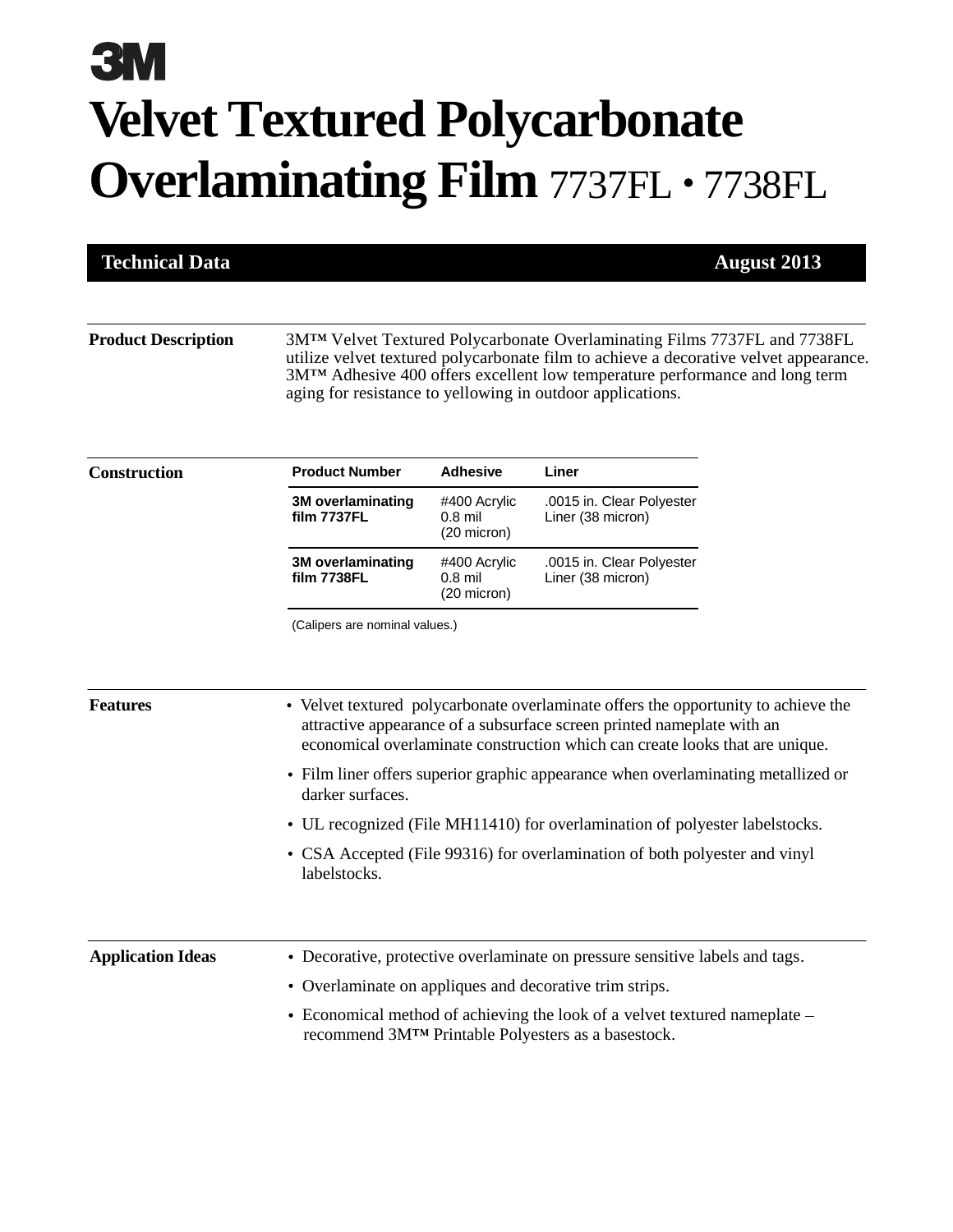# **3M Velvet Textured Polycarbonate Overlaminating Film** 7737FL • 7738FL

#### **Typical Physical Properties**

**Note: The following technical information and data should be considered representative or typical only and should not be used for specification purposes.**

| <b>Adhesive Coat Weight</b>               | 1.05 to 1.65 g/100 in <sup>2</sup>                                                                                                                                                                                                                                                                                                                                                                                                                                                                                     | TM-2279                                 |  |
|-------------------------------------------|------------------------------------------------------------------------------------------------------------------------------------------------------------------------------------------------------------------------------------------------------------------------------------------------------------------------------------------------------------------------------------------------------------------------------------------------------------------------------------------------------------------------|-----------------------------------------|--|
| Release Range                             | 5 to 55 g/2 in                                                                                                                                                                                                                                                                                                                                                                                                                                                                                                         | TLMI Method, 180° removal, 300 in /min. |  |
| <b>Service Temperature</b>                | -40°F to 250°F (-40°C to 121°C)                                                                                                                                                                                                                                                                                                                                                                                                                                                                                        |                                         |  |
| <b>Minimum Application</b><br>Temperature | $10^{\circ}$ F (-12 $^{\circ}$ C)                                                                                                                                                                                                                                                                                                                                                                                                                                                                                      |                                         |  |
| Convertability                            | Low temperature, high clarity 3M™ Acrylic Adhesive 400 is<br>specifically designed to be compatible with a variety of print methods<br>and overlaminate applications. When converting labels for thermal<br>transfer applications, care should be taken with regard to proper roll<br>tensions, handling and storage conditions. Please refer to the<br>die cutting/converting section of this data page or the<br>"Guide to Converting and Handling Label Products"<br>technical bulletin for additional information. |                                         |  |

#### **Typical Peel Adhesion Properties**

**Note: The following technical information and data should be considered representative or typical only and should not be used for specification purposes.**

**Peel test procedure is ASTM D-3330**

|                        |           | <b>Initial</b><br>(10 Minute Dwell/RT) |  |
|------------------------|-----------|----------------------------------------|--|
|                        | 180° Peel |                                        |  |
| <b>Surface</b>         | oz/in     | N/100 mm                               |  |
| <b>Stainless Steel</b> | 38        | 42                                     |  |

### **Environmental Performance**

Samples were applied to stainless steel panels and allowed to dwell for 24 hours prior to exposures.

| Liquid                                  | <b>Dwell Time/Exposure Condition</b> | <b>Results</b>                              |
|-----------------------------------------|--------------------------------------|---------------------------------------------|
| Isopropyl Alcohol @<br>Room Temperature | 4 hours                              | Good appearance -<br>1/16" edge penetration |
| 5% Sulfuric Acid @<br>Room Temperature  | 4 hours                              | Good appearance -<br>no edge penetration    |
| Engine Oil $@$<br>250°F (121°C)         | 4 hours                              | Good appearance -<br>no edge penetration    |
| Water @<br>Room Temperature             | 24 hours                             | Good appearance -<br>no edge penetration    |

## **Temperature Resistance:**

 $-40^{\circ}$ F ( $-40^{\circ}$ C) to 250 $^{\circ}$ F (121 $^{\circ}$ C) for 1 day: no change

## **Humidity Resistance:**

1 day at 95°F (35°C) and 95% relative humidity: no change

- 2 -